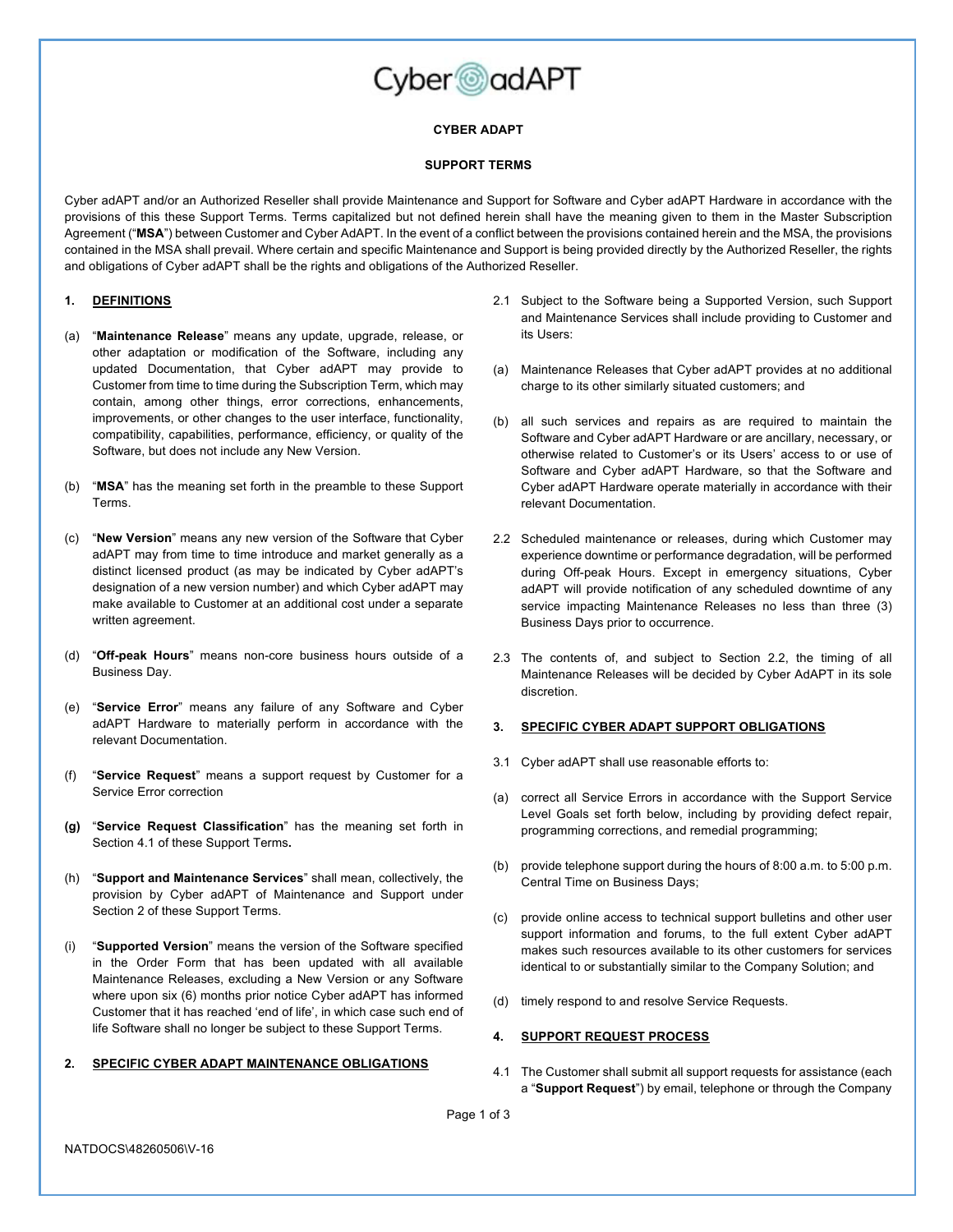*Technical Support Portal* as specified by Cyber adAPT or the Authorized Reseller and which, upon submission, shall be classified

by Customer into one of the following Service Level classifications (each a "**Service Request Classification**").

| <b>SERVICE REQUESTS</b>               |                                                                                                                                                                                                                                                                                                                                                                                                                                                                                                                                                                                                                                                                                                      |  |
|---------------------------------------|------------------------------------------------------------------------------------------------------------------------------------------------------------------------------------------------------------------------------------------------------------------------------------------------------------------------------------------------------------------------------------------------------------------------------------------------------------------------------------------------------------------------------------------------------------------------------------------------------------------------------------------------------------------------------------------------------|--|
| <b>Support Request Classification</b> | <b>Description</b><br>Any Service Error Comprising or Causing Any of the Following Events or<br><b>Effects</b>                                                                                                                                                                                                                                                                                                                                                                                                                                                                                                                                                                                       |  |
| <b>Severity Level 1</b>               | Severity 1 level of severity is defined as an issue causing complete loss<br>of performance or service.<br>Severity 1 issues have one or more of the following characteristics:<br>Data corruption - physical or logical data is unavailable or<br>incorrect.<br>System crashed repeatedly - a process fails and continues to fail<br>after a restart attempt.<br>Critical functionality is not available - a process cannot continue<br>$\bullet$<br>when a vital feature is inoperable.<br>System hangs - This includes cases where the process hangs<br>indefinitely; severe performance degradation causing<br>unreasonable waits for responses or delays in processing; and<br>time out errors. |  |
| <b>Severity Level 2</b>               | Severity 2 is defined as an issue that causes an internal error, or<br>incorrect behavior causing severe loss of service. No Customer<br>acceptable workaround is available; however, operations can continue in<br>a restricted fashion.<br>Severity 2 issues have one or more of the following characteristics:<br>Internal error, causing system to fail, but a restart or recovery is<br>possible.<br>Severely degraded performance due to internal error. An<br>example would be degraded performance of 20% or more.<br>Important functionality is unavailable, yet the system can<br>continue to operate in a restricted fashion.                                                             |  |
| <b>Severity Level 3</b>               | Severity 3 is defined as an issue that has been reported or observed but<br>is either sporadic or localized to a region or segment of Customer or is<br>not observed by the Company.<br>Severity 3 issues have one or more of the following characteristics:<br>Multiple Customers report an issue that is unverified by the<br>Company.<br>A third party problem with the Company is causing a noticeable<br>delay in content delivery.                                                                                                                                                                                                                                                             |  |